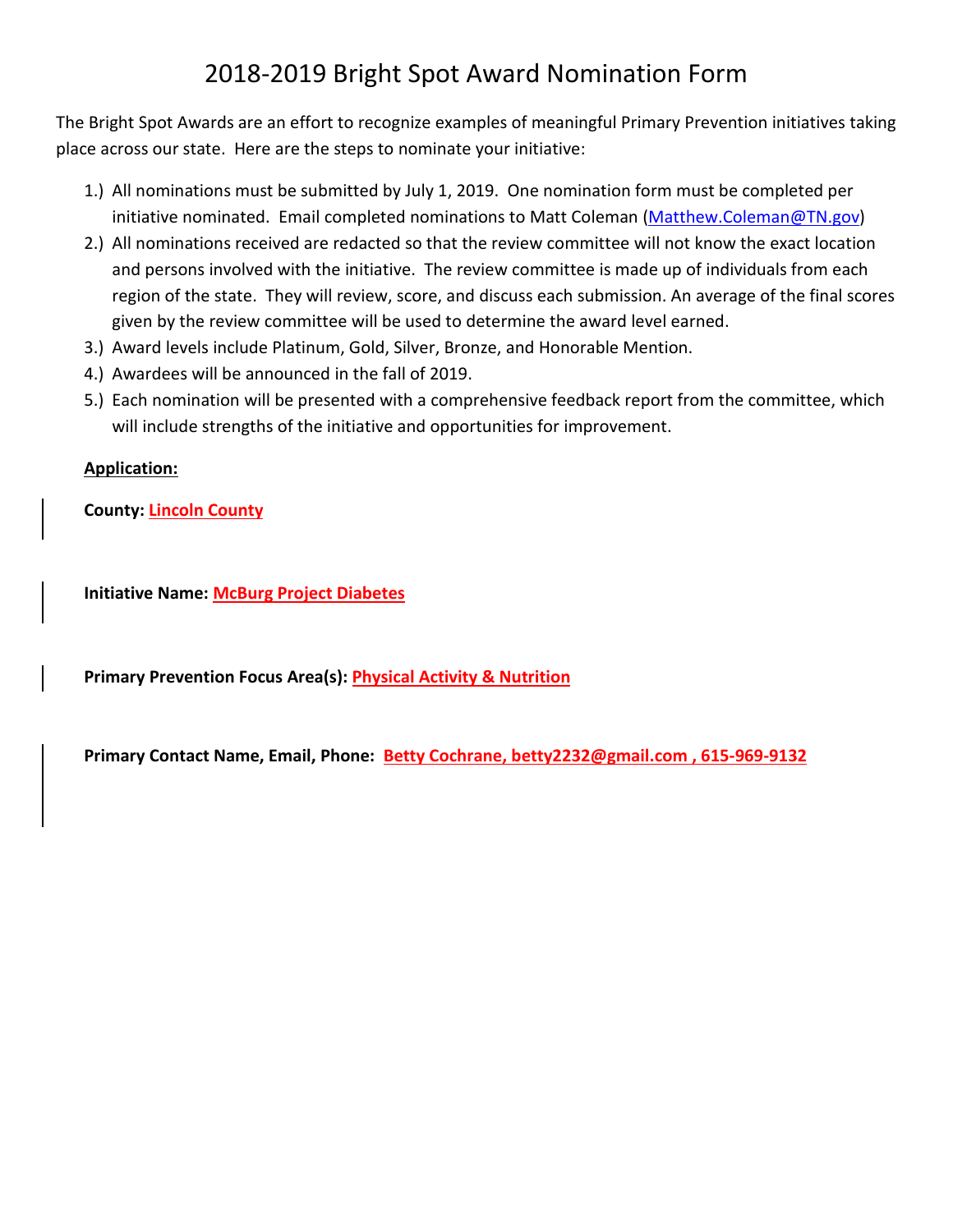## **Bright Spot Award Questions**

**Please explain why you think this initiative should be considered for the TDH Bright Spot Awards. The McBurg Community Center (MCC) was awarded the Project Diabetes Grant in 2016. The ultimate goal was to improve the built environment of the MCC grounds to provide safe, sustainable, and broadly appealing amenities that would increase access to physical activity and healthy living. With generous help from area residents and valuable community partnerships, McBurg Community Center has exceeded expectations for this project. In three years, the McBurg Community Center has built a pavilion to hold farmers' markets, installed outdoor exercise equipment, a new playground and a water bottle refill station. In partnership with the Lincoln County Health Department, they also sponsored a walking club and biking events. This project should be a Bright Spot because there are people in the community who have engaged in physical activity and as a result have lost weight and managed blood pressure and diabetes.** 

(150 words max); (10 points available)

**Why is this initiative important to your community? Is this initiative contributing to a policy, systems, and/or environmental change[1](#page-1-0) in the community? McBurg Project Diabetes contributes to systems, policy and environmental change. Before Project Diabetes, the McBurg Community was at a disadvantage when it came to having access to safe places to walk and play. There are no sidewalks or trails in the area, and most of the two lane roads are not lit and do not have shoulders with sufficient room for walking. Economics, geography, transportation, and safety were barriers to active living for people of all ages in McBurg and surrounding communities. McBurg Project Diabetes has made it possible and convenient for people to utilize a lit walking track and stationary outdoor exercise equipment. As a direct result of the systems change that is happening because of Project Diabetes, exercise classes are offered at the center at least twice a week. Because the classes are not part of the grant funding they are offered for a suggested donation of \$3. Participation in classes is not dependent on making a donation. The class participants have formed a healthy support group which they call the "McBurg Tribe". The "Tribe" encourages a healthy lifestyle by encouraging water intake, exercise, nutrition and holding each other accountable. To demonstrate policy and environmental change, McBurg has been designated a smokefree campus and has removed soda machines to make McBurg a healthier place to live. Educational classes are offered such as Dining with Diabetes in partnership with UT Extension. The new playground is very popular among children of the community and makes it easy for families to visit the community center in the evenings. Children play on the playground or ride bikes while parents walk the track.** -(300 words max); (75 points available)

**1.**

 $\overline{\phantom{a}}$ 

**What are the SMART objective goals and major purpose(s) of this initiative? (SMART objectives are Specific, Measurable, Attainable, Relevant, and Time Bound. Example: By May 2019; all soft drink machines in Lauderdale County Schools will be turned off during the school day, per school board policy.)** (300 words max); (10 points available) **By July 2017, enhance physical and built environment by building a .35 mile paved walking track. This goal was completed ahead of schedule.**

**2. By August 2017, begin enrollment for walking clubs. The Lincoln County health department facilitated two walking clubs as their PPI.**

<span id="page-1-0"></span> $1$  Policy, systems and environmental change is a way of modifying the environment to make healthy choices practical and available to all community members. By changing laws and shaping physical landscapes, a big impact can be made with little time and resources. By changing policies, systems and/or environments, communities can help tackle health issues like obesity, diabetes, cancer and other chronic diseases [\(http://www.cookcountypublichealth.org/files/CPPW/PSE%20Change.pdf\)](http://www.cookcountypublichealth.org/files/CPPW/PSE%20Change.pdf)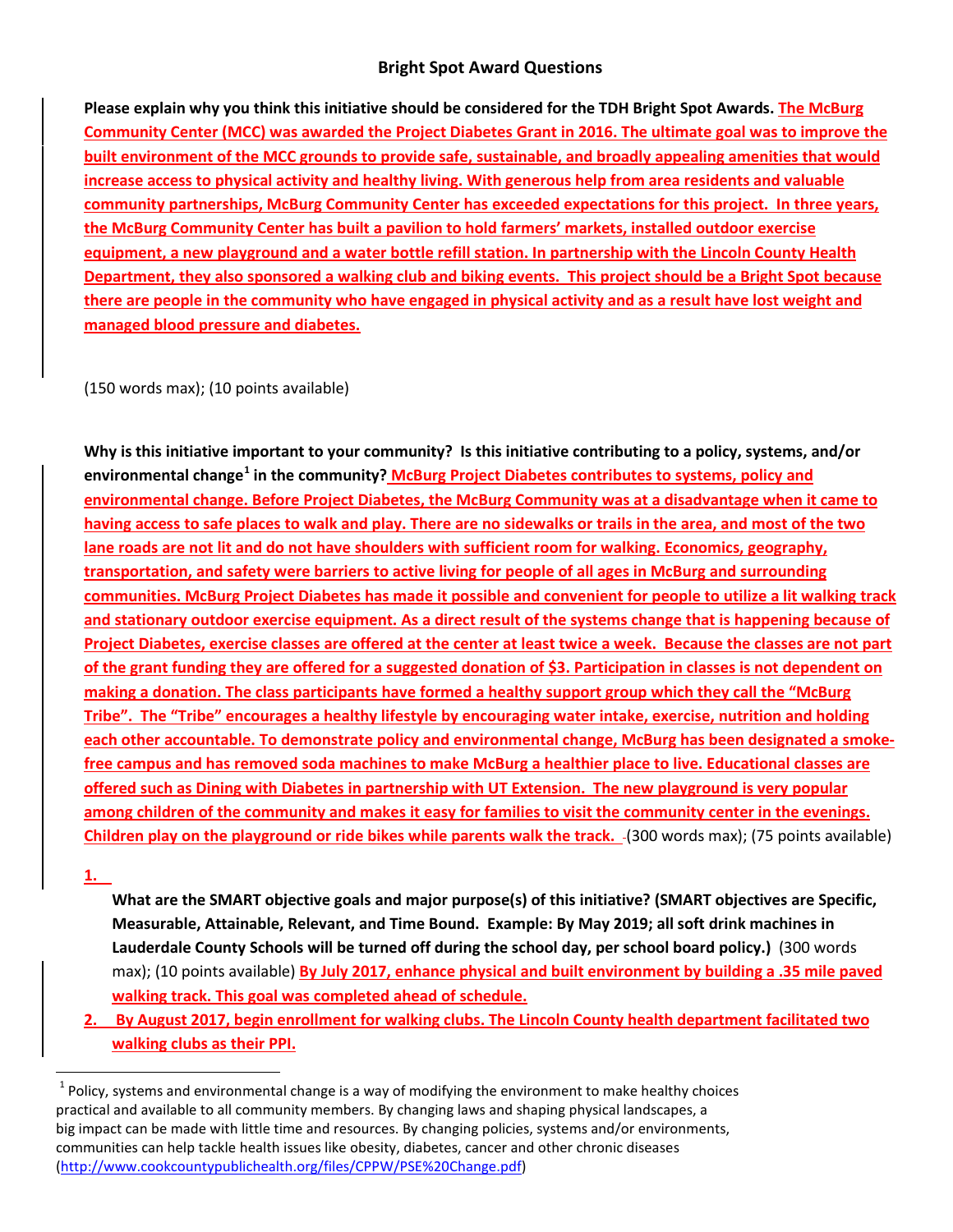- **3. By July, 2018 complete outside lighting for walking track including overhead security lights and post lights along the perimeter. With all volunteer labor and some donated supplies this was completed ahead of schedule and under budget.**
- **4. By July 2018, install water bottle refill stations to increase water intake; completed.**
- **5. By August 2018, build a pavilion with features, suggested by the UT Extension office, to be used for farmers 'markets. This was completed ahead of schedule.**
- **6. By September 2018, begin hosting at least one farmers' market per month during growing seasons. Weekly markets began in June of 2018!**
- **7. By October 2018, work with community partners to begin offering food demonstrations, nutrition classes and produce preservation classes in conjunction with farmers' market. These classes are offered periodically. The priority purpose of this initiative is to make physical activity, specifically walking for health benefits, an integral part of life for McBurg and neighboring communities by increasing opportunities for walking and outdoor activity, providing support and programming through walking clubs and education on benefits of exercise. A second purpose is to create an environment that ensures healthy food and beverage options are a routine and easy choice for users of the McBurg walking track and center visitors.**

**What is the annual budget and funding source for this initiative? If no funding is available, how have you implemented or sustained the initiative? The annual budget for the McBurg Project Diabetes is \$75,000 per year totaling \$225,000 over a three year grant period. The grant will end on June 30, 2019. A second Project Diabetes Grant (category B) has been awarded to MCC. This grant is \$15,000 a year for two years. This grant will expand participation at the farmers' market and will support the health and fitness activities of the McBurg Tribe. The MCC has been sustained for decades by volunteers and the community is committed to insuring the healthy amenities are available to future generations. Rentals provide a source of revenue and since the improvements have been rentals have increased. Fund raisers such as outdoor music concerts also help raise revenue for upkeep and sustainability.** (150 words max); (5 points available)

**Have community partners helped with the initiative? What are the roles of these partners? Yes, several partners have assisted throughout the three year process. The primary partners include the Lincoln County Health Department, UT Extension, and the McBurg United Methodist Church. The board of directors maintains the facilities, schedules events, reaches out to community partners for resources, oversees the budget, attends all Project Diabetes Conferences and much more. The Lincoln County Health Department Staff assists in planning and hosting events related to Primary Prevention Initiatives. These include walking clubs, Marathon in a Month, Field Day, Bike Rides, healthy food cooking demonstrations. The health educator assists in quarterly and yearly reporting. UT Extension has been a key partner in the early stages of the farmers' market as well as providing free Dining with Diabetes classes. The United Methodist Church is next door to MCC. They do not have a playground on church property and their kitchen is very small. So they partner with MCC and use their playground and kitchen and in return members volunteer at MCC events and clean-up days. Community volunteers have been an important asset to the project. All of the lights around the walking track were donated and installed for free by community volunteers. Volunteers have donated their time, use of equipment and expertise. All ground prep for the walking track was donated by a local construction company. The floor was in need of repair to make sure the exercise classes are safe. A local tradesman donated labor and materials to reinforce the 100+ year old floors. All MCC sponsored events are staffed by volunteers and partners such as the Lincoln County Health Department staff**  and members of the McBurg United Methodist Church. (300 words max); (20 points available)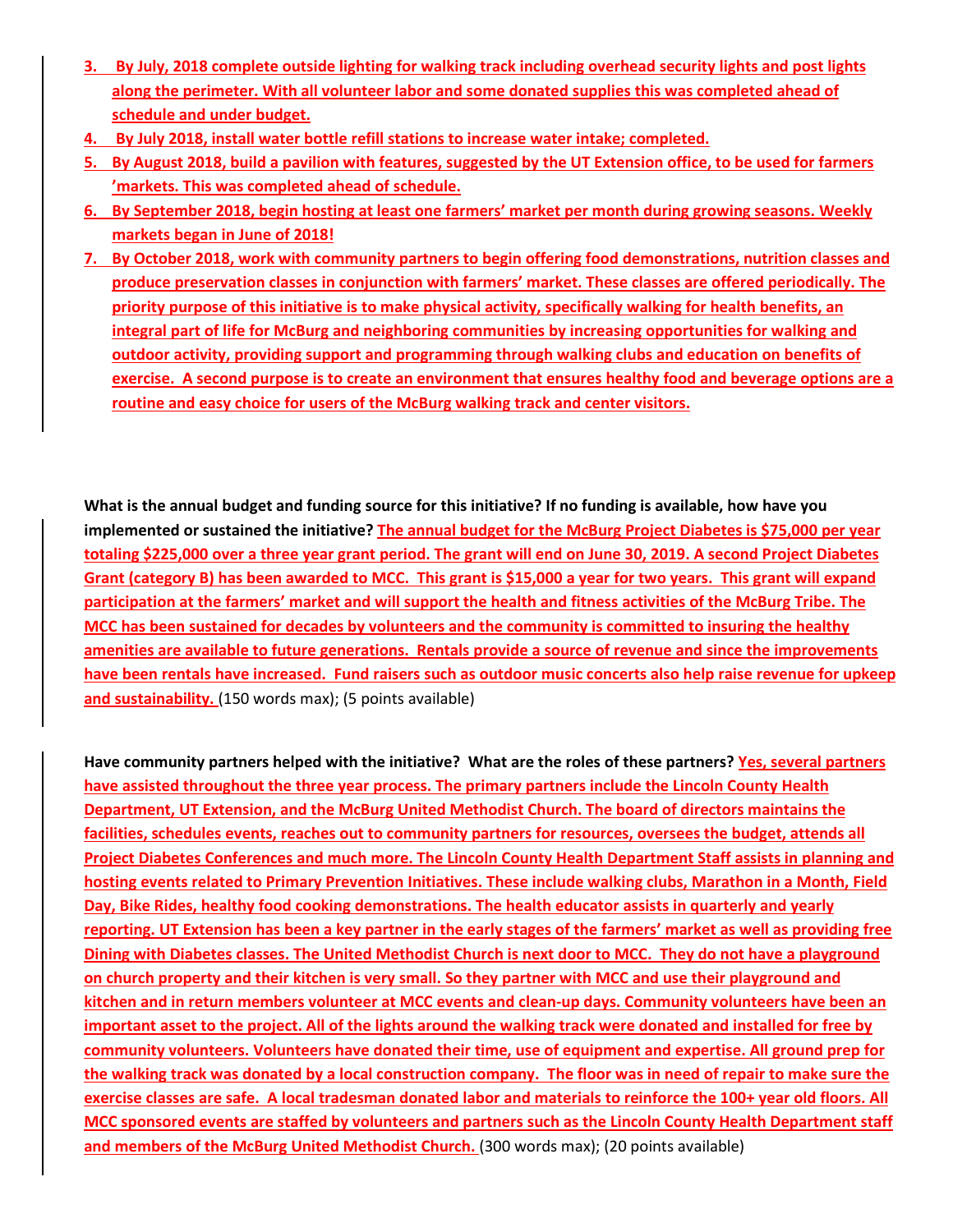**Describe your staff's involvement, including the interdisciplinary team approach taken with this initiative? Begin with the planning process; explain staff roles in planning and implementing the initiative. Discuss how you foster creative scheduling so that clinical staff can lend their expertise? In August of 2016, staff from the Lincoln County Health Department and staff from the South Central Regional Office and the TDH Central Office assisted the MCC Board of Directors conduct an assessment to determine if there was a need and interest in the community for the MCC to add a walking track and other healthy amenities and initiatives. The assessment results were used to produce a longrange plan that included many improvements to the built environment. In 2017 MCC applied for Project Diabetes funding. Health department staff provided technical assistance by helping with SMART objectives and health indicator data. When MCC began implementing the grant funded activities, the Lincoln County Health Department staff partnered as part of their Primary Prevention Initiatives. Staff including the county director, nurses, registered dietician and office assistants helped plan and staff events such as Marathon in a Month, an annual bike ride, field day events, and walking clubs. Staff member's roles included planning, promoting, facilitating and being present at each event hosted at the community center. In addition, staff members have been a liaison by getting other agencies to offer healthy food preparation classes at the community center. For example, the health educator worked with the UT Extension to offer a Dining with Diabetes class available to anyone interested. Clinical staff is encouraged to participate in any and all primary prevention initiatives at the McBurg Community Center. Supervisors willingly work with staff to reschedule their work week if an event occurs after work hours or on the weekend. Health Department staff also provide technical assistance with annual reports and presentations.** 

(350 words max); (20 points available)

**In what way is this initiative especially innovative? How is this initiative different from other similar programs? Is there a specific idea tested with this approach? Is this work informed by relevant literature or research studies? McBurg Project Diabetes initiative is extraordinary because of the support that the project has had from the community. MCC has no paid staff and still has managed to meet and exceed all goals. Most goals were met ahead of the timeline. In addition to being a volunteer operation, the McBurg Community Center is in a very rural area. MCC is located in Lincoln County just one mile east of the Giles County Border. The McBurg Community Center is conveniently located in the center of six surrounding, unincorporated communities: Frankewing, Dellrose, Boonshill, Hot Rock, Bugtussle, and McBurg. These rural communities are ten to twenty miles from the parks, trails, wellness facilities, ball fields, grocery stores, farmers' markets, and the elementary school playground. The community center is centrally located to most area residents and it is in a convenient and familiar area. Before the implementation of Project Diabetes, the only options were limited to remaining sedentary, walking on county roads, or traveling several miles by car to the more populous county seats in Lincoln and Giles County. All of the amenities that have become available through the Project Diabetes grant allow residents to have a place to engage in and have access to physical activity seven days a week, at any time a day and for not charge. The successes have demonstrated that community members wanted to improve the overall health and wellness of their community. This is truly a grassroots effort that has community support.** 

**One McBurg resident who takes daily walks on the track was featured in the Real TN promotion. His Dr. had recommended walking as a way to help manage his diabetes. So, he volunteered time and labor to building the track and used it every day. As a result, he has lost weight and lowered his Ha1c.**

(400 words max); (20 points available)

**How are you evaluating the effectiveness of the initiative? Is the initiative on track to achieve stated goals or has it achieved stated goals? To measure and evaluate the effectiveness of this initiative, one of the goals was to implement a walking club, record their mileage each week, and for members to experience a decrease in BMI**